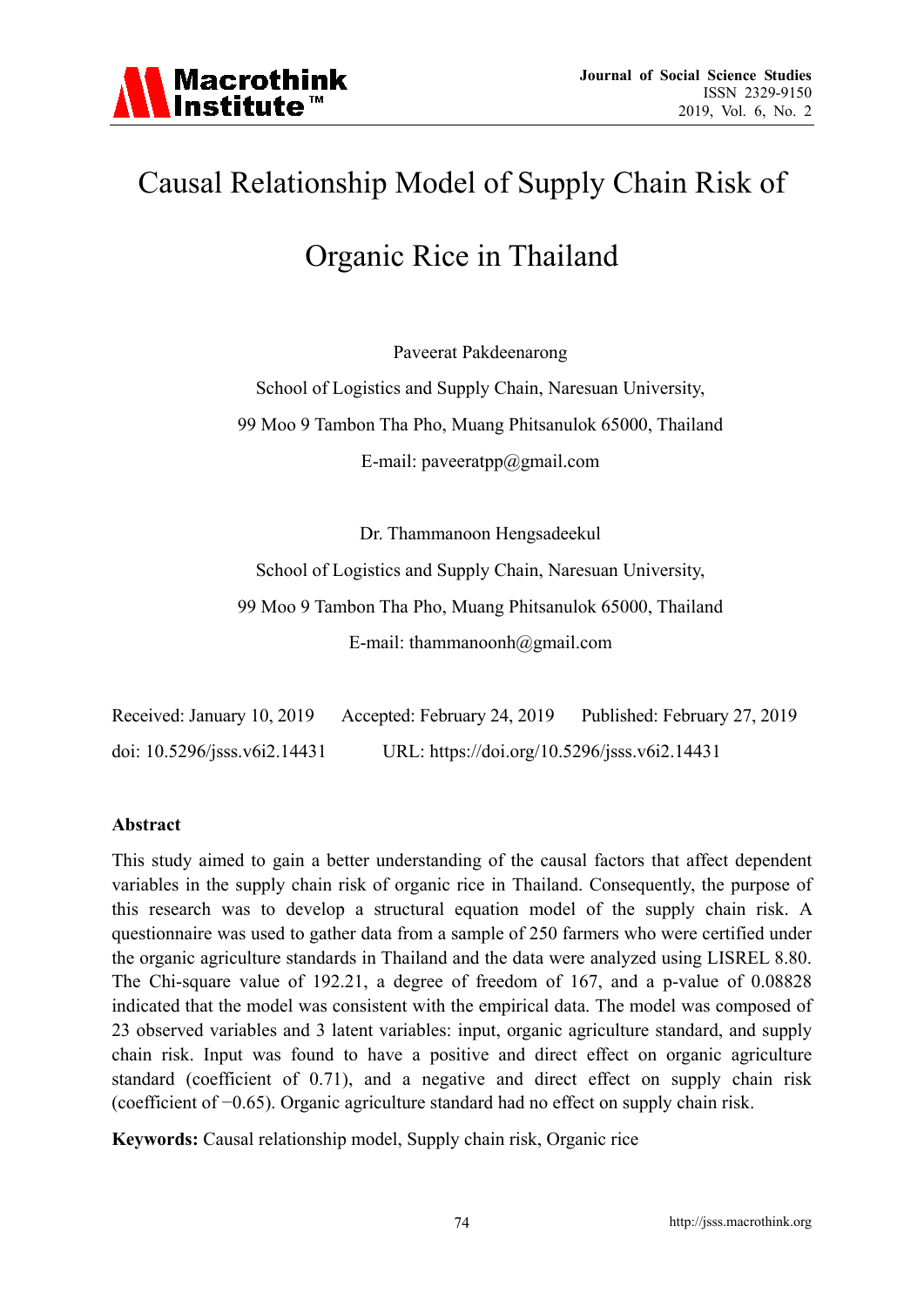

## **1. Introduction**

Organic rice is rice that has been certified by an independent body that sets the standards for organic growing and processing. In Thailand, the total area under rice cultivation was 20 116.8, 21 040.32, and 26 929.6 hectares in 2013, 2014, and 2015, respectively. The area under rice cultivation increased by 28% between 2014 and 2015 (Panyakul, 2016). The value of organic rice exports was 273.25, 345.19, and 552.25 million baht, in 2012, 2013, and 2014, respectively (Kongsom, 2015). Consumer demand for organic products has increased dramatically in recent years and global sales are also increasing. Based on the production data and export values, the demand for organic rice is increasing.

Rice is included among the agricultural products that experience supply spikes and perishability. Yields vary and the process of planting, growing, and harvesting depends on the climate and season; the agricultural supply chain is more complex than other supply chains. The supply chain is also affected because of the several sources of uncertainty and the complex relationships between actors.

Rohmah (2015) determined the supply chain risk in ordering organic rice products in MUTOS. The results revealed that the risk priority order in the supply chain for organic rice, in descending order of importance, is as follows: risk of product return, loss in quality, product contamination during processing, lack of stock, competition, quality incompatibility, chemical contaminants, supply delays, processing delays, damage during processing, machine damage during processing, demand change, damage during storage, and risk of decreased production.

However, no clear relationship has been identified between these risks. Accordingly, the results of this study contribute to the development, improvement, and validation of a model of the causal relationships in the supply chain risk of organic rice in Thailand.

## **2. Literature Review**

## *2.1 Input or Resource Factors of Production*

Factors of production, resources, or inputs are used in the production process to produce output, that is, finished goods and services. The utilized amounts of the various inputs determine the quantity of output, according to the production function relationship. Ngige (2014) suggested that the problem for most industrialized and industrializing economies is how to coordinate and integrate all the factors of production for proper socio-economic development. Barro (1996) argued that there are other factors that lead to productivity improvements in societies or nations and that these are the determinants of economic growth.

Ngige (2014) suggested that the inputs of manpower, materials, machinery, and money do not by themselves ensure growth; they become productive only when management acts as a catalyst. Chang et al. (2015) found that lack of communication could lead to inaccurate or distorted information flow in a supply chain. Along with Tummala and Schoenherr (2011), they suggested that a lack of necessary information technology (IT) or IT failure should be considered an important risk element associated with information flow. According to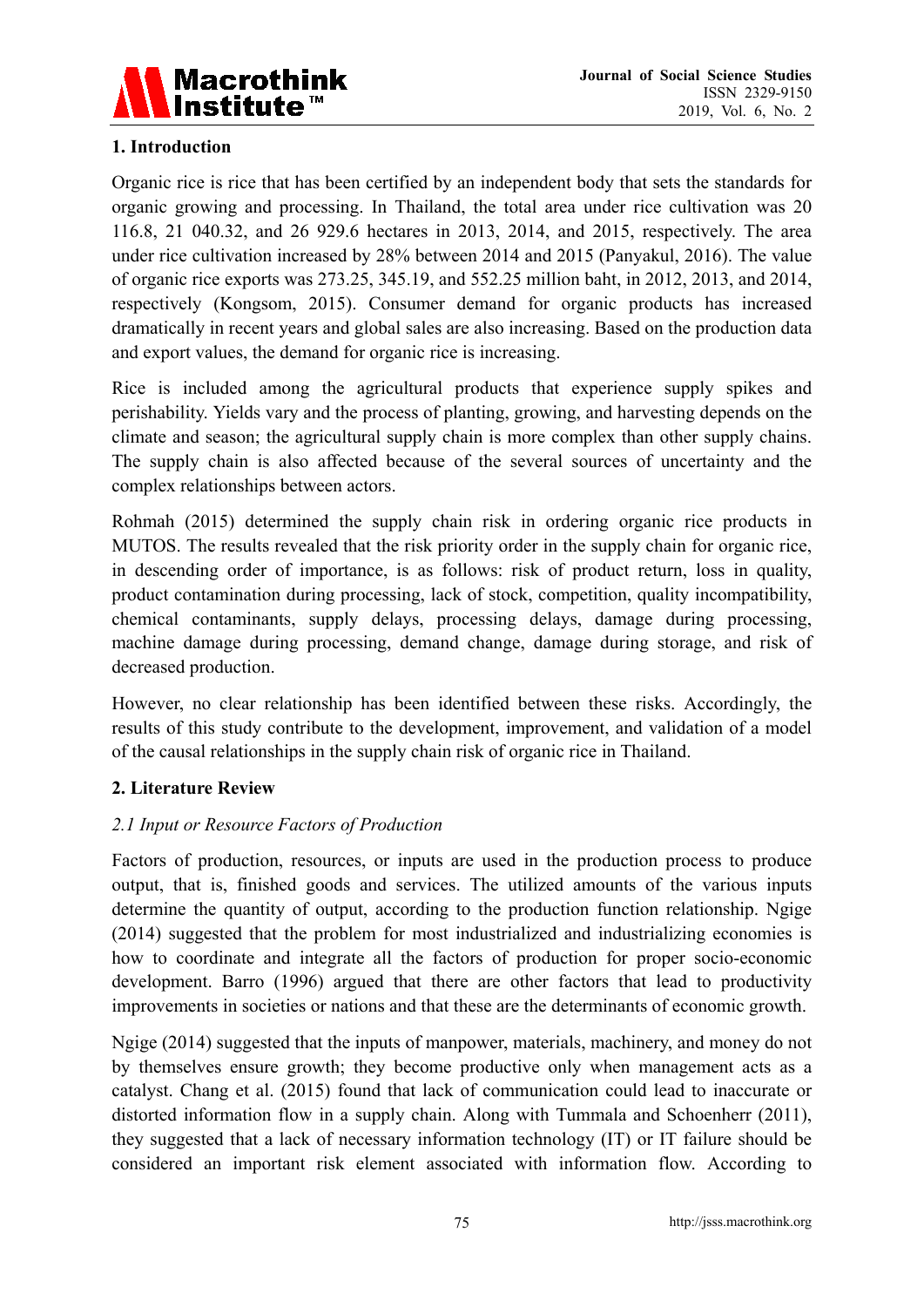

Moslemi et al. (2016), the risk factors associated with information flow may be grouped into three categories: information delay, information inaccuracy, and IT problems.

Research conducted by Rostamzadeh and Sofian (2009) verified the effectiveness of the 7Ms (Management, Manpower, Marketing, Method, Machine, Material, Money) in improving the performance of production system. They suggested the following. (1) Management is one of the main components of the production system and can strengthen the other factors. (2) Money was a necessary investment in production systems, playing a critical role in the improvement of the systems. (3) Manpower is the only factor that is under mental conditions and response to any motive. Reinforcement and using manpower effectively improve labor performance. (4) Marketing also plays a major role in improving production systems because if it is not correctly implemented and if products cannot be sold at the right time, the production system will face an issue regarding sales. (5) Method is the most important factor in improving productivity because using different techniques, even through trial and error, can identify the best and lowest-cost methods of working. (6) The material used for manufacturing parts and products also influences improvements in system performance. (7) Machines are one of the important elements. With appropriate utilization of machines, one of the main components of the system can be strengthened, thereby guaranteeing the improvement of system performance.

#### *2.2 Organic Agriculture*

There are many definitions of organic agriculture. Lampkin and Padel (1994) provide a more operational definition of organic agriculture: "to create integrated, humane, environmentally and economically sustainable agricultural production systems, which maximize reliance on farm-derived renewable resources and the management of ecological and biological processes and interactions, so as to provide acceptable levels of crop, livestock and human nutrition, protection from pests and diseases, and an appropriate return to the human and other resources employed." Martin (2009) defines organic agriculture as an integrated farming system that strives for sustainability, the enhancement of soil fertility, and biological diversity while, with rare exceptions, prohibiting synthetic pesticides, antibiotics, synthetic fertilizers, genetically modified organisms, and growth hormones. Le Guillou and Scharpe (2001) emphasized that organic farming involves holistic production management systems (for crops and livestock) and underlined the use of management practices as opposed to the use of on-farm inputs. A significant aspect of the principle of organic agriculture is presented by the International Federation of Organic Agriculture Movements (IFOAM, 2005), which states that "Organic agriculture is a production system that sustains the health of soils, ecosystems, and people. It relies on ecological processes, biodiversity, and cycles adapted to local conditions, rather than the use of inputs with adverse effects. Organic agriculture combines tradition, innovation, and science to benefit the shared environment and promote fair relationships and a good quality of life for all involved."

Standards play a major role in organic agriculture, because they lay down the regulations that all agriculturists have to follow to upgrade production capacity and transform in order to gain greater advantage, increase consumer confidence, and exploit marketing opportunities.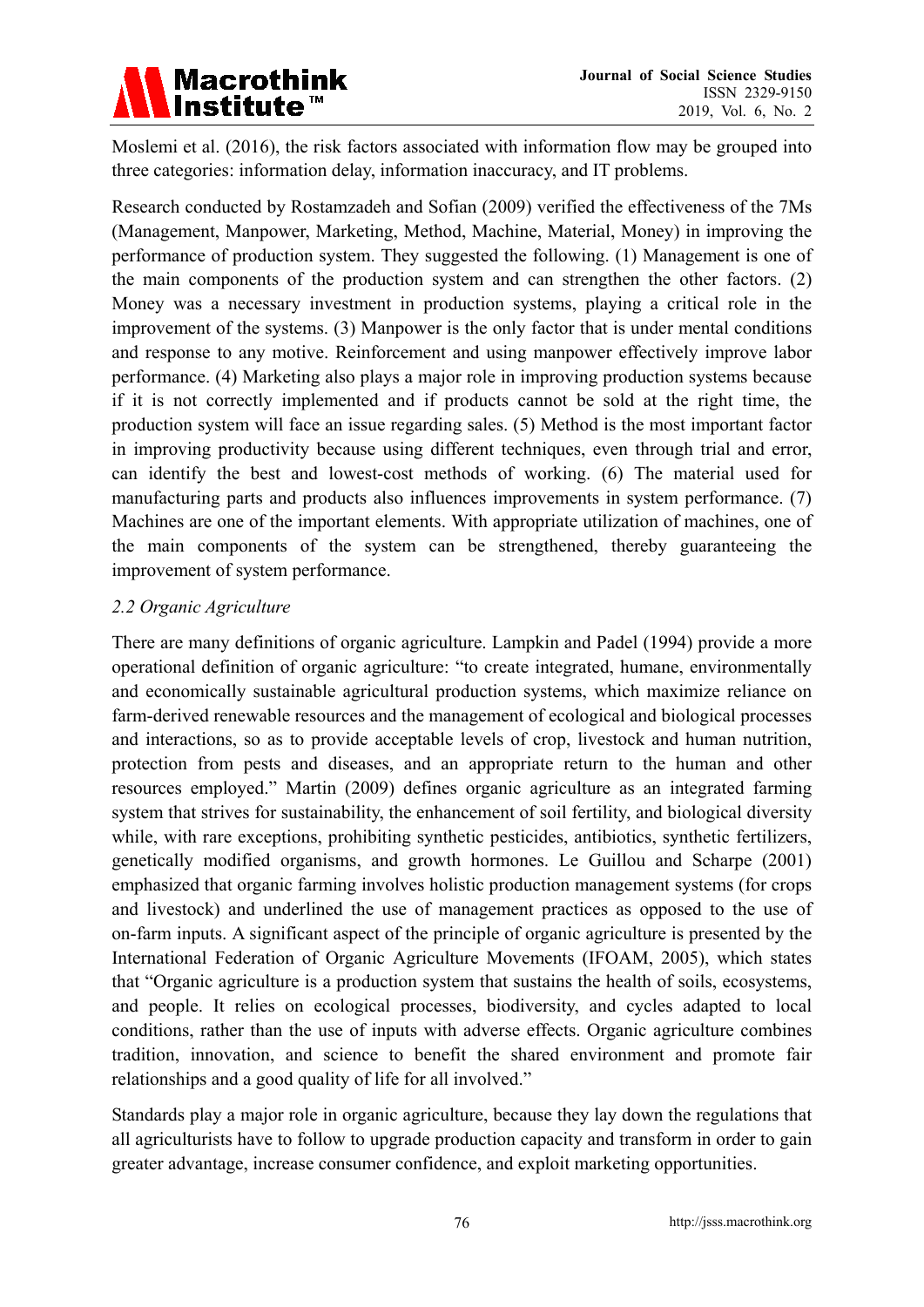

Furthermore, Panyakul (2016) suggested that the Organic Agriculture Certification Thailand plays an important role in providing professional organic certification services for all agricultural production, processing, and handling operations. Hnin (2017) stated that standards regulate production methods for organic agriculture. There are several certification bodies operating in Thailand. "Certified organic" is a term given to products produced according to organic standards as certified by one of these bodies. Products from certified organic farms are labeled and promoted as "certified organic."

## *2.3 Supply Chain Risk (SCR)*

Due to increasing globalization, supply chains are increasingly vulnerable because of economic and environmental changes. Therefore, risk management plays a vital role in effectively operating supply chains under a variety of uncertainties. Therefore, risk management is even more important for agricultural supply chains (Behzadi et al., 2018). The Committee of Sponsoring Organizations of the Treadway Commission (2004) explains that risk is an event that can have a negative impact. From a supply chain perspective, risk is associated with the negative consequences of uncertainty within the supply chain or network (Christopher & Lee, 2004; Wagner & Bode, 2006).

Aqlan and Lam (2016) stated that the sources of SCR consist of unpredictable variables within an organization, network, or environment. These risks exist because of uncertainty regarding future risk events, which can appear at any point of time in the supply chain. Tang and Tomlin (2008) define five regular types of risks: supply; process; demand; intellectual property; and behavioral, political, and social. Sreedevi and Saranga (2017) used structural equation modeling to identify three major aspects of SCR: supply, manufacturing process, and delivery risk.

In agricultural supply chain problems, risk has been discussed in various contexts such as yield, cost, and price variability for different agricultural products. Some practices for increasing yields in organic crop production carry a risk of reducing the current positive effects on biodiversity (Diehl et al., 2012). However, if inputs are applied with greater precision, this is likely to enhance yields and reduce nutrient losses and runoff, which will be positive for biodiversity due to lesser damage to surrounding ecosystems (Cunningham et al., 2013).

## **3. Methodology**

This study was carried out using a survey method and a questionnaire was used to collect data. The questionnaire was based on previous studies as well as a review of the literature. A survey was conducted to collect data from farmers certified by the organic agriculture standards in Thailand by mail, telephone, and face-to-face interviews. The study was distributed using a simple random sampling technique.

The sample size was based on Hair et al. (2010), who stated that the sample size in structural equation modeling (SEM) analysis should be 10-20 times that of the observed variable. This study used a sample size 20 times that of the observed variables, subsequently the size was  $(20\times23 = 460)$ . Of these 460 questionnaires, 256 were returned, of which 250 were valid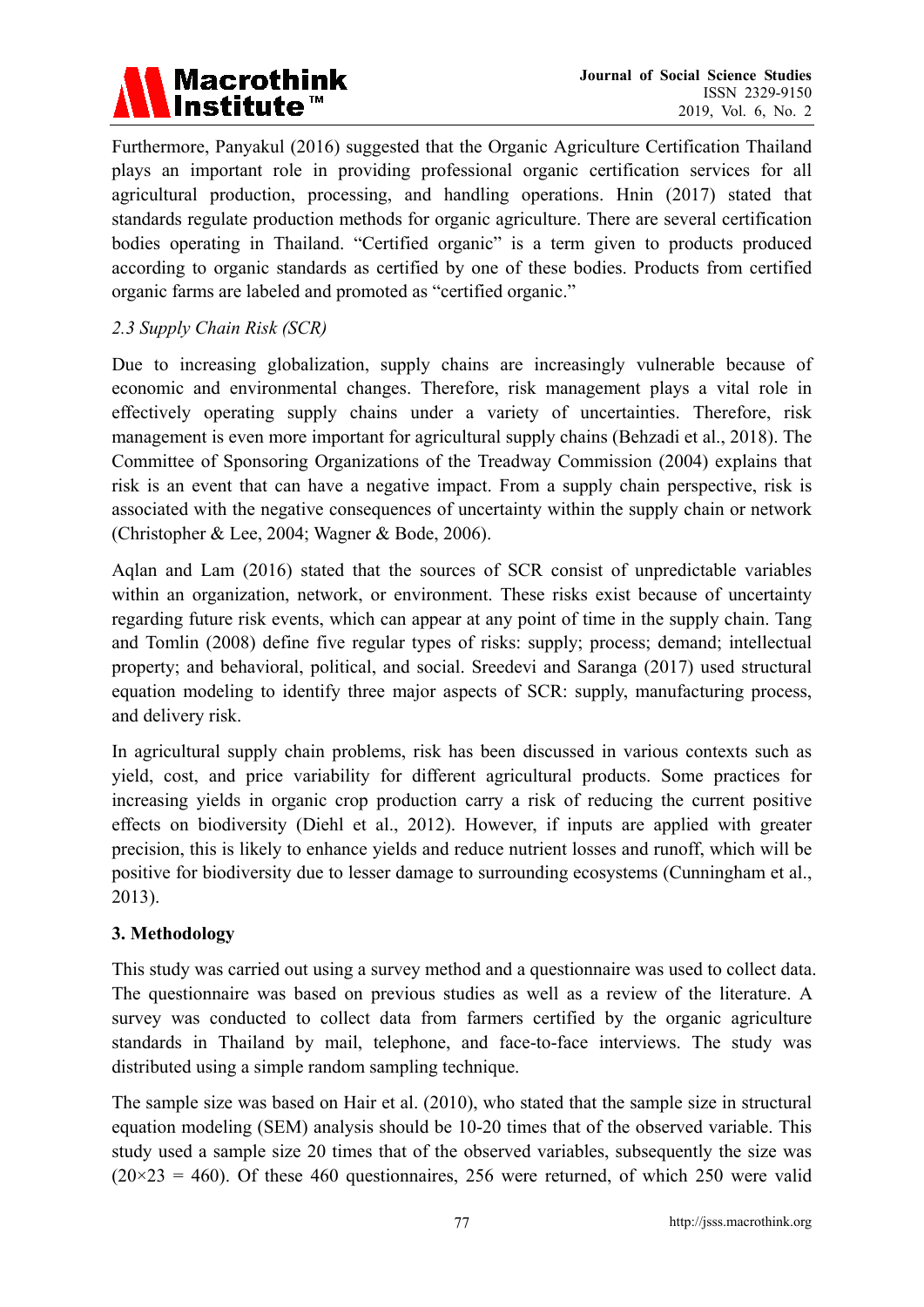

responses.

Furthermore, analysis of the causal relationship model of SCR of organic rice in Thailand was verified using LISREL 8.80 and Chi-square values showed no statistical significance at the 0.05 level

#### **4. Data Analysis and Results**

The results were illustrated as following:

- *4.1 Confirmatory Factors Analysis of Exogenous Variables*
- 4.1.1 Confirmatory Factors Analysis of Exogenous Variables of Input (INPUT)



Chi-Square = 7.67, df = 7, P-value = 0.36303, RMSEA =  $0.020$ 

#### Figure 1. Model of confirmatory factors of input

Table 1. Results of analysis of confirmatory factors of input

| Components of Input | Weight | $R^2$ |
|---------------------|--------|-------|
| X1 Man              | 0.61   | 0.37  |
| X2 Money            | 0.54   | 0.30  |
| X3 Machine          | 0.54   | 0.29  |
| X4 Material         | 0.76   | 0.58  |
| X5 Method           | 0.63   | 0.40  |
| X6 Information      | 0.69   | 0.48  |

Chi-Square = 7.67, df = 7, P-value =  $0.36303$ 

 $GFI = 0.99, AGFI = 0.97, RMSEA = 0.020, SRMR = 0.025$ 

\*\* significant at the 0.05 level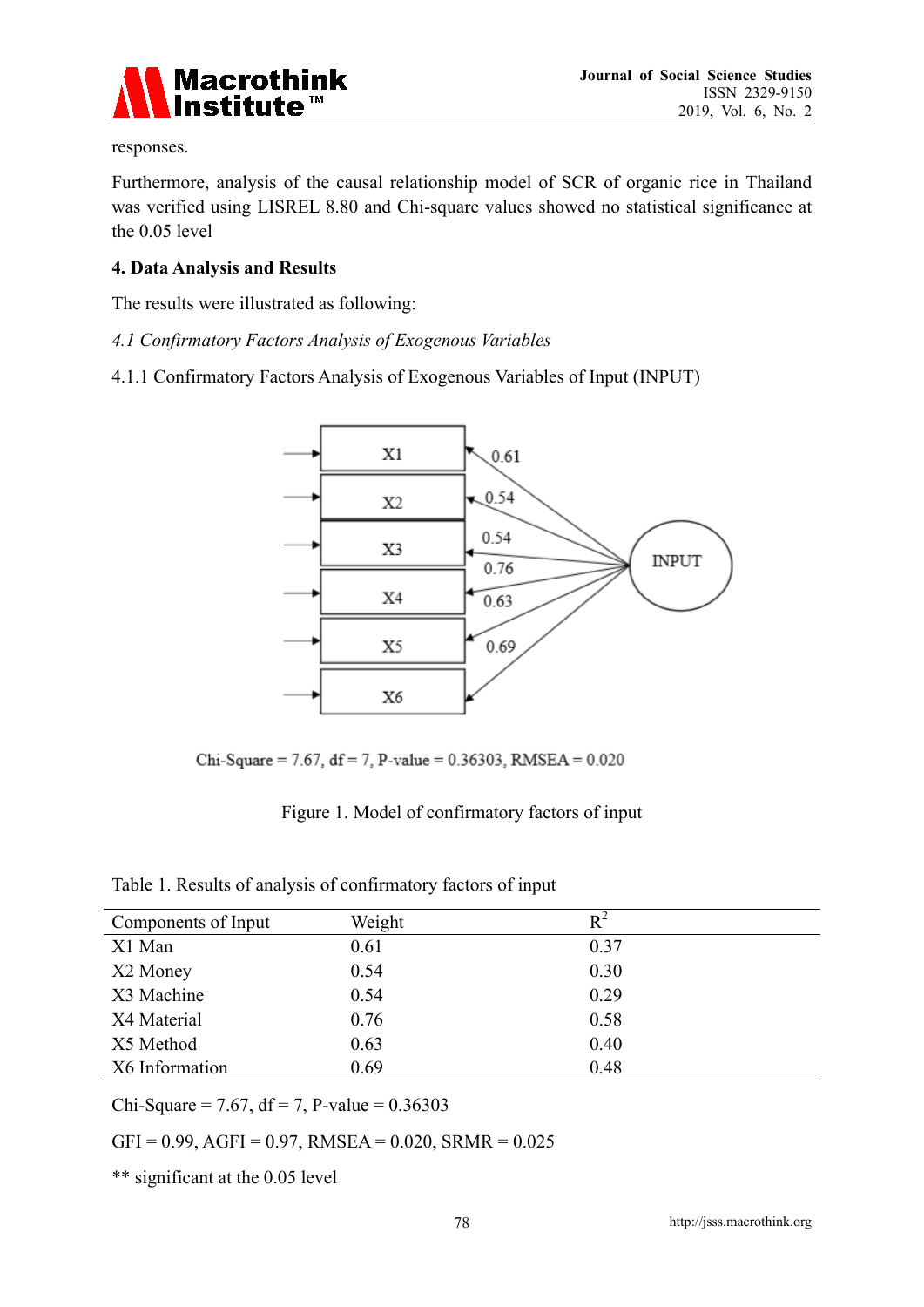

From Figure 1 and Table 1, the results of analysis of the confirmatory factors of INPUT from six observed variables revealed that the model was consistent with the empirical data as 1) the Chi-square value was not statistically significant at the  $0.05$  level and  $P=0.363, 2$ ) goodness of fit index (GFI) was 0.99 and adjusted goodness of fit index (AGFI) was 0.97, 3) root mean square error of approximation (RMSEA) was 0.020 and the standardized root mean square residual (SRMR) was 0.025

The observed variables had loading weights ranging from 0.54 to 0.76 and the covariates of the model of INPUT ranged from 29.00 to 58.00 percent.

4.1.2 Confirmatory Factors Analysis of Exogenous Variables of Organic Agriculture Standard (STD)





Figure 2. Model of confirmatory factors of organic agriculture standard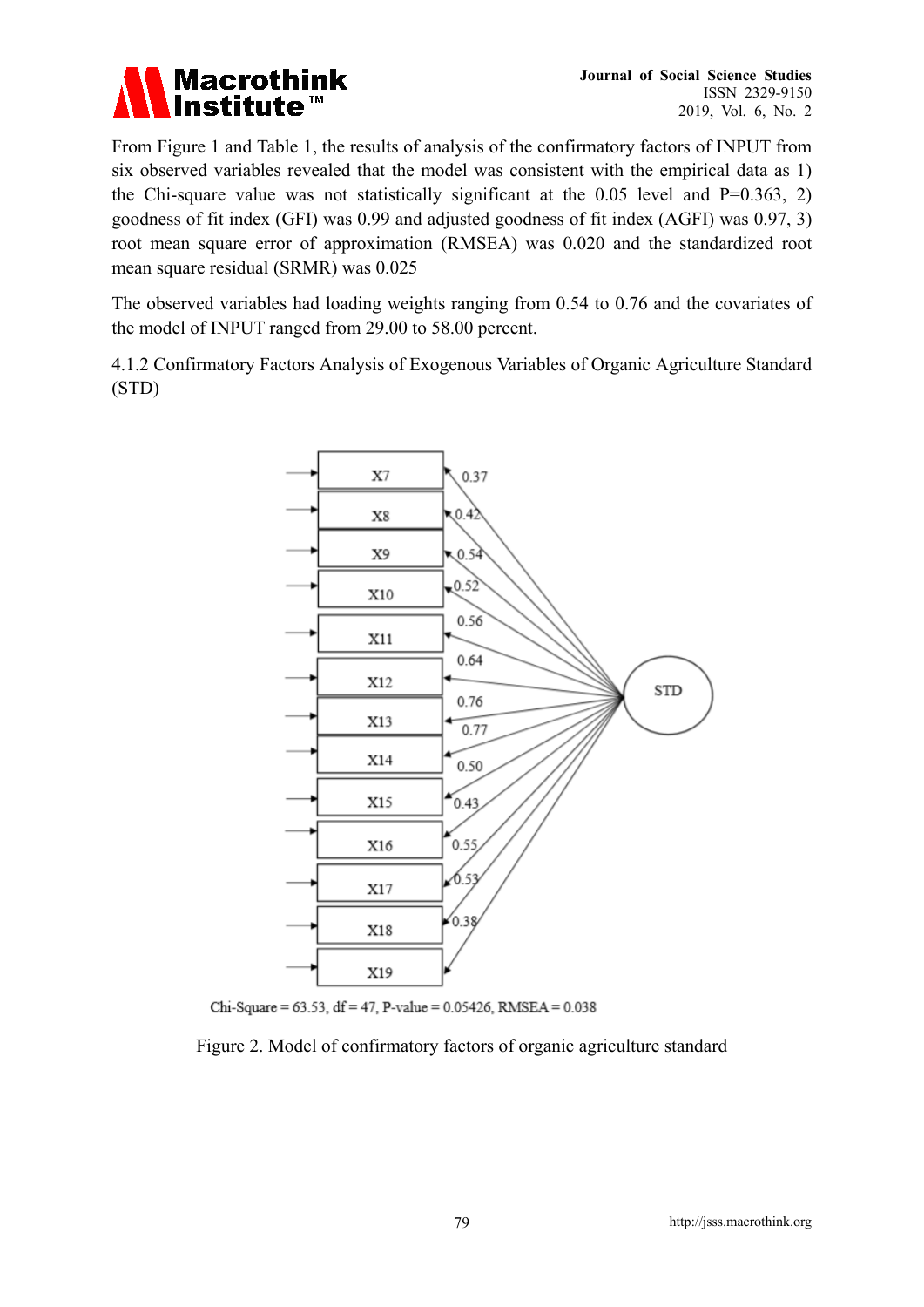

| Components of Input         | Weight | $R^2$ |
|-----------------------------|--------|-------|
| X7 Land                     | 0.37   | 0.14  |
| X8 Rice Varieties           | 0.42   | 0.18  |
| X9 Seed                     | 0.54   | 0.29  |
| X10 Soil preparation        | 0.52   | 0.27  |
| X11 Production              | 0.56   | 0.32  |
| X12 Soil Management         | 0.64   | 0.41  |
| X13 Weed control            | 0.76   | 0.57  |
| X14 Prevention and Control  | 0.77   | 0.59  |
| of Disease, Insect and Weed |        |       |
| X15 Water Management        | 0.50   | 0.25  |
| X16 Harvest Management      | 0.43   | 0.18  |
| X17 Storage                 | 0.55   | 0.30  |
| X18 Processing              | 0.53   | 0.28  |
| X19 Packaging and Labeling  | 0.38   | 0.14  |

Table 2. Results of analysis of confirmatory factors of organic agriculture standard

Chi-Square =  $63.53$ , df =  $47$ , P-value =  $0.05426$ 

 $GFI = 0.96$ ,  $AGFI = 0.93$ ,  $RMSEA = 0.038$ ,  $SRMR = 0.046$ 

\*\* significant at the 0.05 level

From Figure 2 and Table 2, results of analysis of confirmatory factors of STD from 13 observed variables revealed that the model was consistent with the empirical data as 1) the Chi-square value was not statistically significant at the  $0.05$  level and  $P=0.054$ , 2) GFI was 0.96 and AGFI was 0.93, and 3) RMSEA was 0.038 and SRMR was 0.046.

The observed variables had loading weights ranging from 0.37 to 0.77 and the covariates of the model of STD ranged from 14.00 to 59.00 percent.

4.1.3 Confirmatory Factors Analysis of Exogenous Variables of Supply Chain Risk (SCR)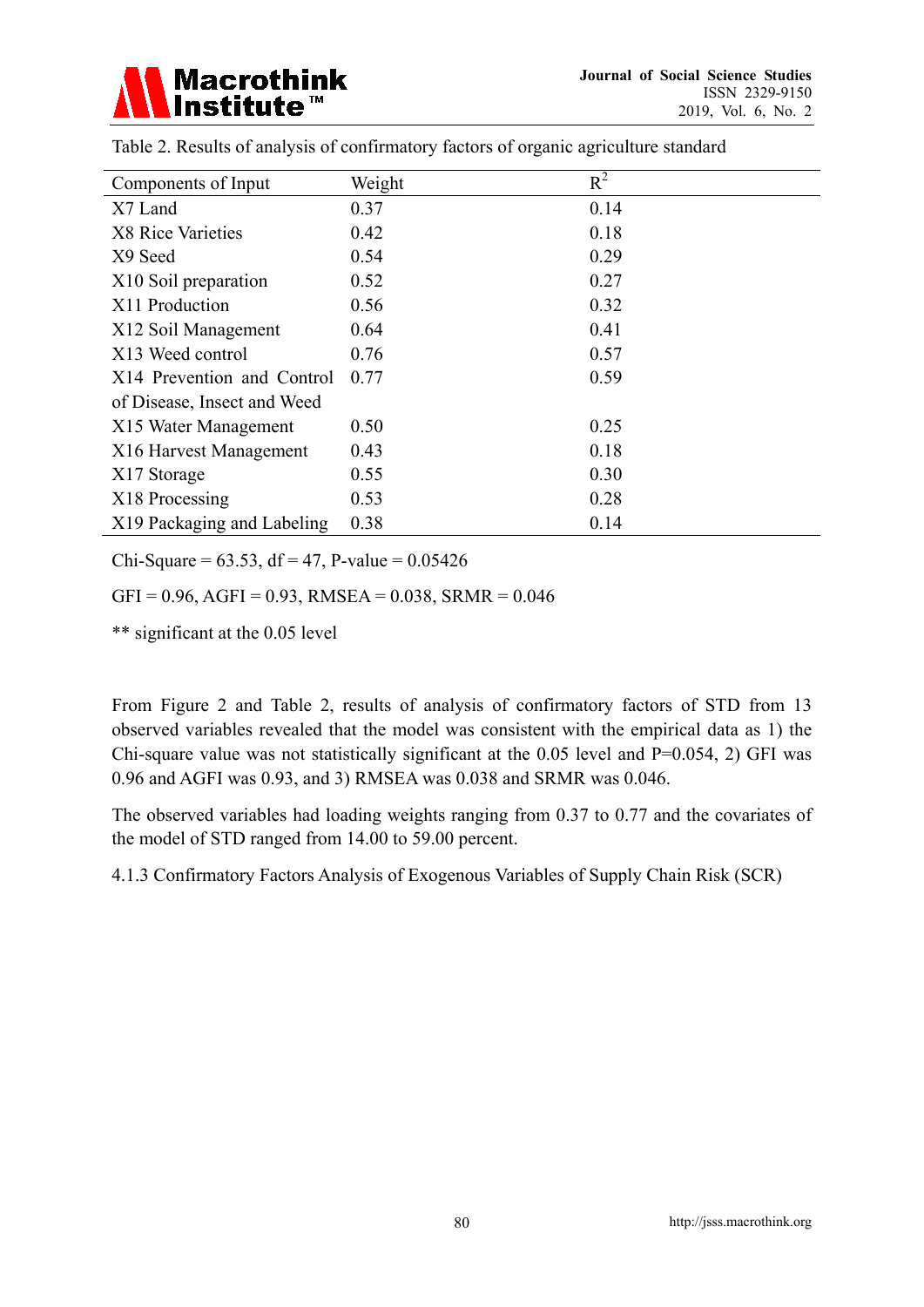



Chi-Square =  $0.53$ , df = 1, P-value =  $0.47879$ , RMSEA =  $0.00$ 

Figure 3. Model of confirmatory factors of supply chain risk

Table 3. Results of Analysis of Confirmatory Factors of Supply Chain Risk

| Components of Input | Weight | $\mathbf{R}^2$ |
|---------------------|--------|----------------|
| X20 Source Risk     | 0.27   | 0.28           |
| X21 Make Risk       | 0.47   | 0.68           |
| X22 Deliver Risk    | 0.50   | 0.56           |
| X23 Storage Risk    | 0.49   | 0.53           |

Chi-Square =  $0.53$ , df = 1, P-value =  $0.47879$ 

 $GFI = 1.00$ ,  $AGFI = 0.99$ ,  $RMSEA = 0.00$ ,  $SRMR = 0.008$ 

\*\* significant at the 0.05 level

From Figure 3 and Table 3, results of analysis of confirmatory factors of SCR from four observed variables revealed that the model was consistent with the empirical data as 1) the Chi-Square value was not statistically significant at the  $0.05$  level and  $P=0.478$ , 2) GFI was 1.00 and AGFI was 0.99, and 3) RMSEA was 0.00 and SRMR was 0.008.

The observed variables had loading weights ranging from 0.27 to 0.50 and the covariates of the model of SCR ranged from 28.00 to 68.00 percent.

*4.2 Analysis of Causal Relationship Model of Supply Chain Risk of Organic Rice in Thailand*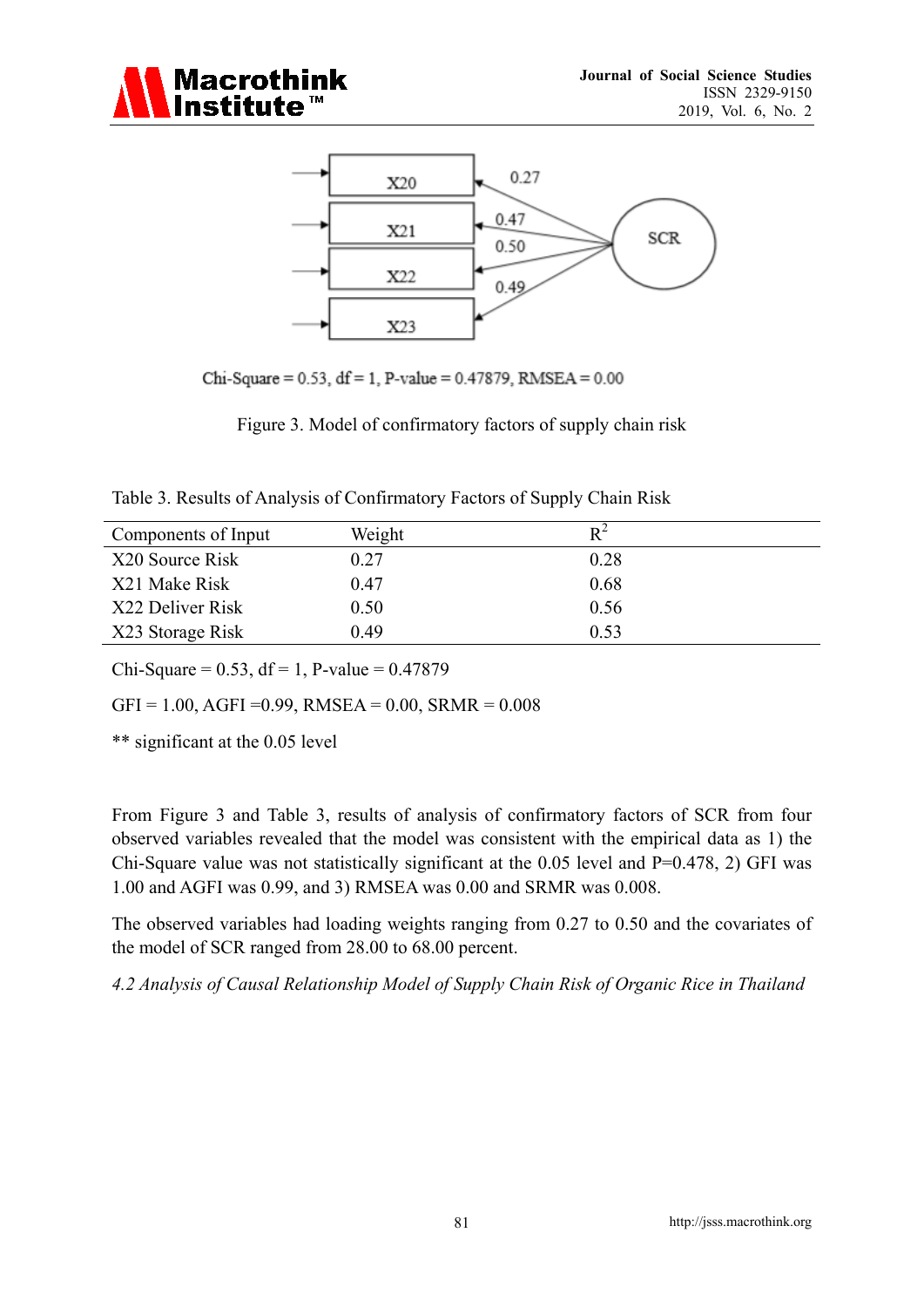



Figure 4. Causal relationship model of supply chain risk of organic rice in Thailand

| Table 4. Influent Value Between Causal Variables and Result Variables |  |  |  |
|-----------------------------------------------------------------------|--|--|--|
|                                                                       |  |  |  |

|                         | <b>Result Variables</b>  |                          |          |            |                          |           |
|-------------------------|--------------------------|--------------------------|----------|------------|--------------------------|-----------|
| <b>Causal Variables</b> | <b>STD</b>               |                          |          | <b>SCR</b> |                          |           |
|                         | DE                       | IΕ                       | TF.      | DE         | ΙF                       | TE        |
| <b>INPUT</b>            | $0.71**$                 | -                        | $0.71**$ | $-0.65**$  | 0.12                     | $-0.54**$ |
| <b>STD</b>              | $\overline{\phantom{0}}$ | $\overline{\phantom{0}}$ | -        | 0.17       | $\overline{\phantom{a}}$ | 0.17      |

\*\* significant at the 0.01 level, \* significant at the 0.05 level

From Figure 4 and Table 4, it was revealed that the causal relationship model of Supply Chain Risk of Organic Rice in Thailand was consistent with the empirical data as 1) the Chi-square value was not statistically significant at the 0.05 level and  $P = 0.088$ , 2) GFI was 0.94 and AGFI was 0.90, 3) RMSEA was 0.025 and SRMR was 0.054. The model was composed of 23 observed variables and three latent variables. The latent variable of input was found to have a direct negative effect (-0.65) on SCR. Moreover, this variable had a direct positive effect (0.71) on organic agriculture standard. However, organic agriculture standard had no effect on SCR.

The following results were obtained regarding direct and indirect effects among variables in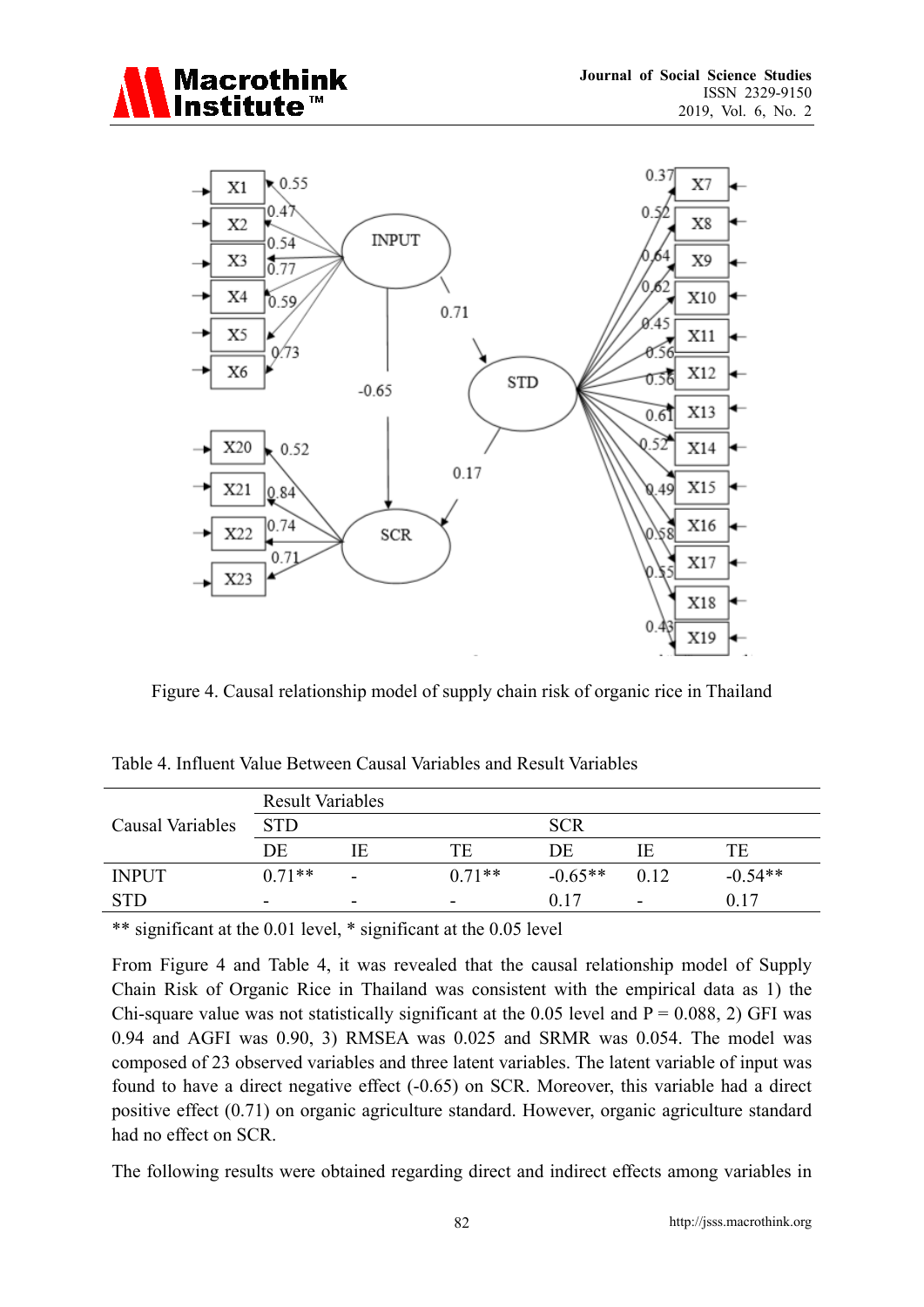

the model.

1). Input (INPUT) had a direct effect on organic agriculture standard (STD) (0.71) and SCR (-0.65) with statistical significance at the 0.01 level. Moreover, it also did not have an indirect effect on SCR as it was statistically significant at the 0.01 level.

2). Organic agriculture standard (STD) had no effect on SCR.

## **5. Conclusion**

This paper investigated factors that influence the supply chain risk of organic rice in Thailand, specifically, the modern supply chain. This is more appropriate than the traditional supply chain, which comprises several members, such as the farmer, middleman, processor, wholesaler, retailer, and consumer. The data analysis consisted of confirmatory factor analysis and SEM. The model was composed of 23 observed variables and 3 latent variables: input, organic agriculture standard, and SCR. The causal relationship model was consistent with the empirical data.

The results revealed that the latent variable of input (INPUT) had a direct positive effect on organic agriculture standard (STD). This may be because when the factors of production were high, the standard of organic rice production was also high. Conversely, when the factors of production were low, the organic rice production was also low.

Additionally, input (INPUT) had a direct negative effect on SCR. This may be because when the factors of production were high, SCR was low. Similarly, when the factors of production were low, SCR was high. The factors of production had a negative influence on SCR with a coefficient of (-0.65).

Finally, SCR is an important consideration in operating a successful business. Accordingly, supply chain risk management can only decrease risk and improve performance by addressing the factors that influence supply chain risk, which, in this study, was input. Consequently, farmers should pay more attention to inputs, because they can minimize the risks and help improve the efficiency of the process. This is also in line with the study by Rostamzadeh and Sofian (2009), which suggests that all factors of production are affected by production efficiency. However, the organic agriculture standard should adopt a major role in the process, as it helps in upgrading products, building consumer confidence, and creating marketing opportunities.

## **References**

Aqlan, F., & Lam, S. S. (2016). Supply chain optimization under risk and uncertainty: A case study for high-end server manufacturing. *Elsevier: Computers & Industrial Engineering*, *93*, 78-87. https://doi.org/10.1016/j.cie.2015.12.025

Barro, R. J. (1996). Determinants of Economic Growth: A Cross-Country Empirical Study. *NBER Working Paper*, *5698*. https://doi.org/10.3386/w5698

Behzadi, G., O'Sullivan, M. J., Olsen, T. L., & Zhang A. (2018). Agribusiness supply chain risk management: A review of quantitative decision models. *Omega, 79,* 21-42.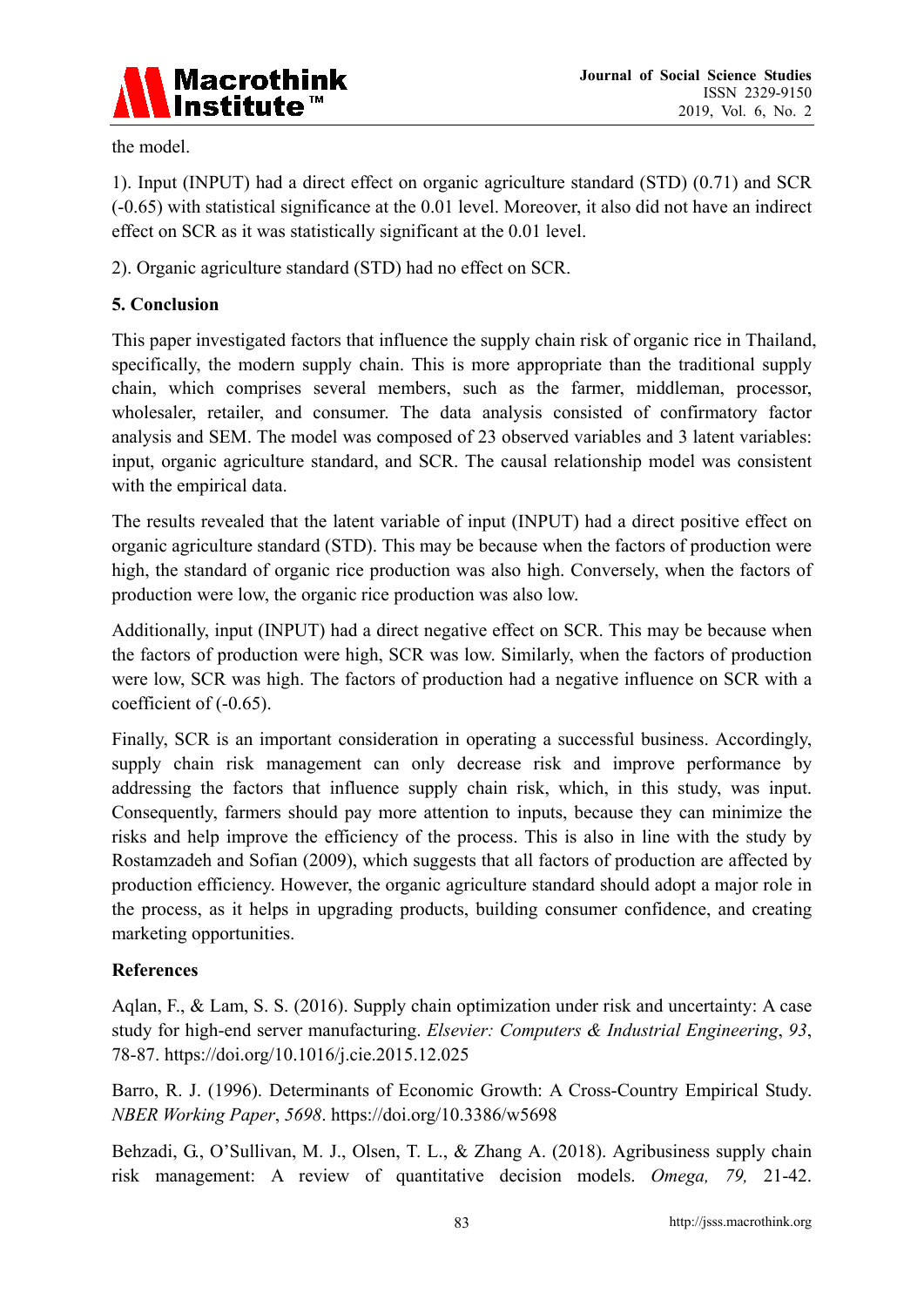

https://doi.org/10.1016/j.omega.2017.07.005

Chang, C. H., Xu, J., & Song, D. P. (2015). Risk analysis for container shipping: from a logistics perspective. *The International Journal of Logistics Management, 26*(1), 147-171. https://doi.org/10.1108/IJLM-07-2012-0068

Christopher, M., & Lee, H. (2004). Mitigating supply chain risk through improved confidence. *International Journal of Physical Distribution & Logistics Management*, *34*(5), 388–396. https://doi.org/10.1108/09600030410545436

Cunningham, S. A., Attwood, S. J., Bawa, K. S., et al. (2013). To close the yield-gap while saving biodiversity will require multiple locally relevant strategies. *Agriculture, Ecosystems & Environment, 173*, 20-27*.* https://doi.org/10.1016/j.agee.2013.04.007

Diehl, E., Wolters, V., & Birkhofer, K. (2012). Arable weeds in organically managed wheat fields foster carabid beetles by resource- and structure-mediated effects. *Arthropod-Plant Interactions, 6*(1), 75-82*.* https://doi.org/10.1007/s11829-011-9153-4

Hair, J. F., Black, W. C., Babin, B. J., & Anderson, R. E. (2010). *Multivariate Data Analysis (7th ed.)*. Harlow: Pearson. ISBN-13: 978-0138132637

Hnin, E. W. (2017). Organic Agriculture in Thailand. Retrieved from http://ap.fftc.agnet.org/ap\_db.php?id=734

International Federation of Organic Agriculture Movements (IFOAM). (2005). Definition of Organic Agriculture. Agriculture. Retrieved from https://www.ifoam.bio/en/organic-landmarks/definition-organic-agriculture

Kongsom, C., Panyakul, V., Kongsom, W., Triratsakulchai, N., & Pitinitipat N. (2015). Production situation and marketing of organic products. Retrieved from http://www.organic.moc.go.th/sites/default/files/attachments/other/raayngaanchbabsmbuurn.p df

Lampkin, N. H., & Padel, S. (1994). *The Economics of Organic Farming: an International Perspective* (1st ed.). Wallingford, UK: CAB International.

Le Guillou, G., & Scharpe, A. (2001). *Organic Farming: Guide to Community Rules*. Luxembourg, Belgium: European Commission. ISBN 92-894-0363-2

Martin, H. (2009). Introduction to Organic Farming. Retrieved from http://www.omafra.gov.on.ca/english/crops/facts/09-077.htm

Moslemi, A., Hilmola, O.P., & Vilko, J. (2016). Risks in emerging markets: logistics services in the Mediterranean region. *Maritime Business Review*, *1*(3), 253-272. https://doi.org/10.1108/MABR-08-2016-0017

Ngige Chigbo, D. (2014). Management as a Factor of Production and as an Economic Resource. *International Journal of Humanities and Social Science*, *4*(6), 162-166.

Panyakul, V. (2016). Organic Agriculture in Thailand. Retrieved from